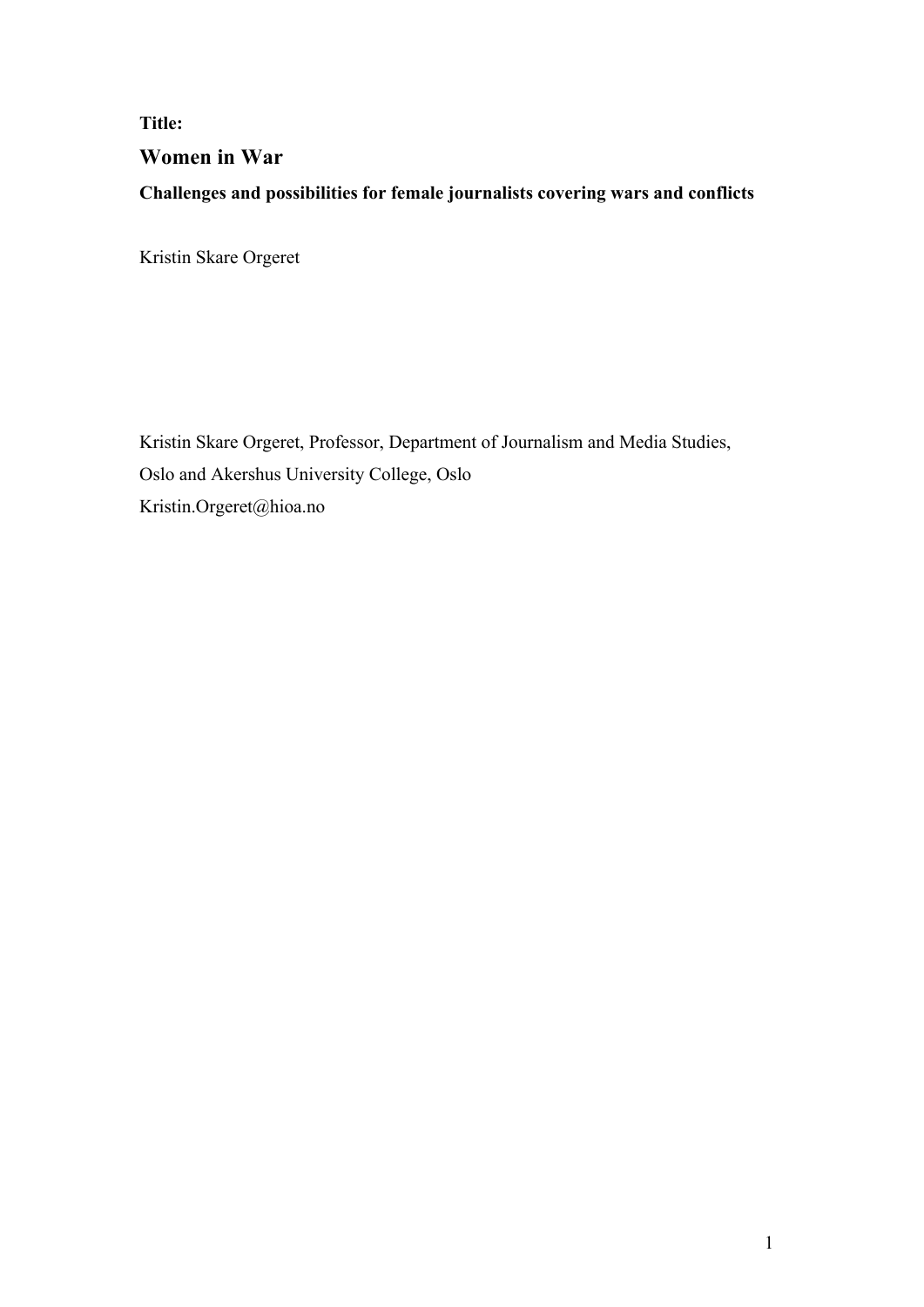## **Abstract:**

The chapter takes as its starting point the notion that journalists' safety is a precondition for free expression and free media. Based on interviews and discussions with experienced female war and conflict journalists from seven countries worldwide, the discussion evolves around questions linked to what particular challenges and opportunities women journalists face, and how their security can best be ensured when covering war and conflict zones. The deliberations are believed to have a direct bearing on debates about female journalists' safety online and offline, the importance of the presence of female journalists covering wars and conflicts, and how their being there may serve as an indicator of freedom of expression, civil rights and media freedom in general.

**Keywords**: safety of journalists, freedom of expression, conflict reporting, gender perspectives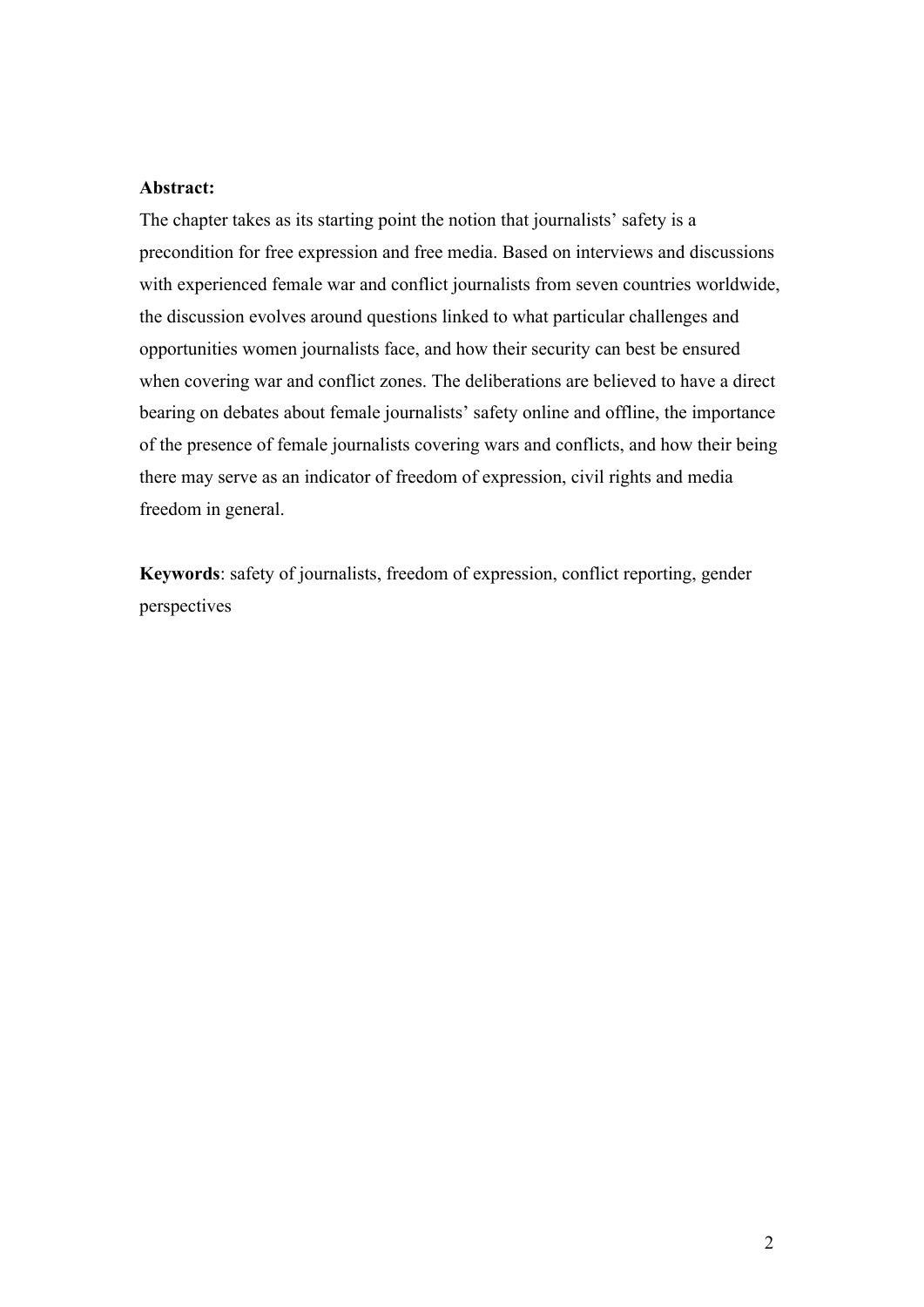## **Introduction**

Journalists contribute to the world's experiences of conflicts and crises: from shaping global audiences' perceptions and knowledge about them to affecting our sense of proximity to the distant other (Chouliaraki 2009). Diverse, multiple voices are important to free speech interests in democracy as well as to rationales about knowledge and autonomy. It is not necessarily speech as such, but debate and diversity of ideas that are primary (Kenyon 2014:4). Balanced gender representations in the media increase citizens' possibilities to experience identification and democratic belonging (e.g., Eide and Orgeret 2015). During recent years, particularly since the period of the so-called Arab uprisings in 2010, an increasing number of journalists worldwide have encountered violent aggression while covering civil unrest and demonstrations and many have been killed. If journalists are threatened and attacked, the broader societal effects are grim. Coverage gaps increase as a culture of self-censorship within the media and society grows. There is a common understanding that the escalating threats and intimidation of journalists, in general, and female journalists, in particular, must be addressed (IWMF and INSI 2014, OSCE 2015). In 2013 and 2014, UNESCO publicly condemned the death of a total of 178 journalists and media workers and social media producers engaged in journalistic activities. The vast majority of these (164 or 92 percent) were men, and men continue to do the vast majority of war and conflict reporting (UNESCO 2015:152-155). Conflict zone reporters face a multitude of dangers unique to their particular form of journalism. Female journalists are more exposed in these conflict settings, which are heavily dominated by men, and hence they are more vulnerable. In the words of former foreign reporter Anna Sebba, it is "more dangerous than ever to be a female war reporter" (Chertoff 2013).

Journalists' safety is a precondition for free expression and free media. Hence, the major questions this chapter engages with are: What are the challenges and opportunities for women journalists covering conflict-related issues? Do women cover violence and conflict differently from men? And what can be done to ensure female journalists' safety while covering conflicts?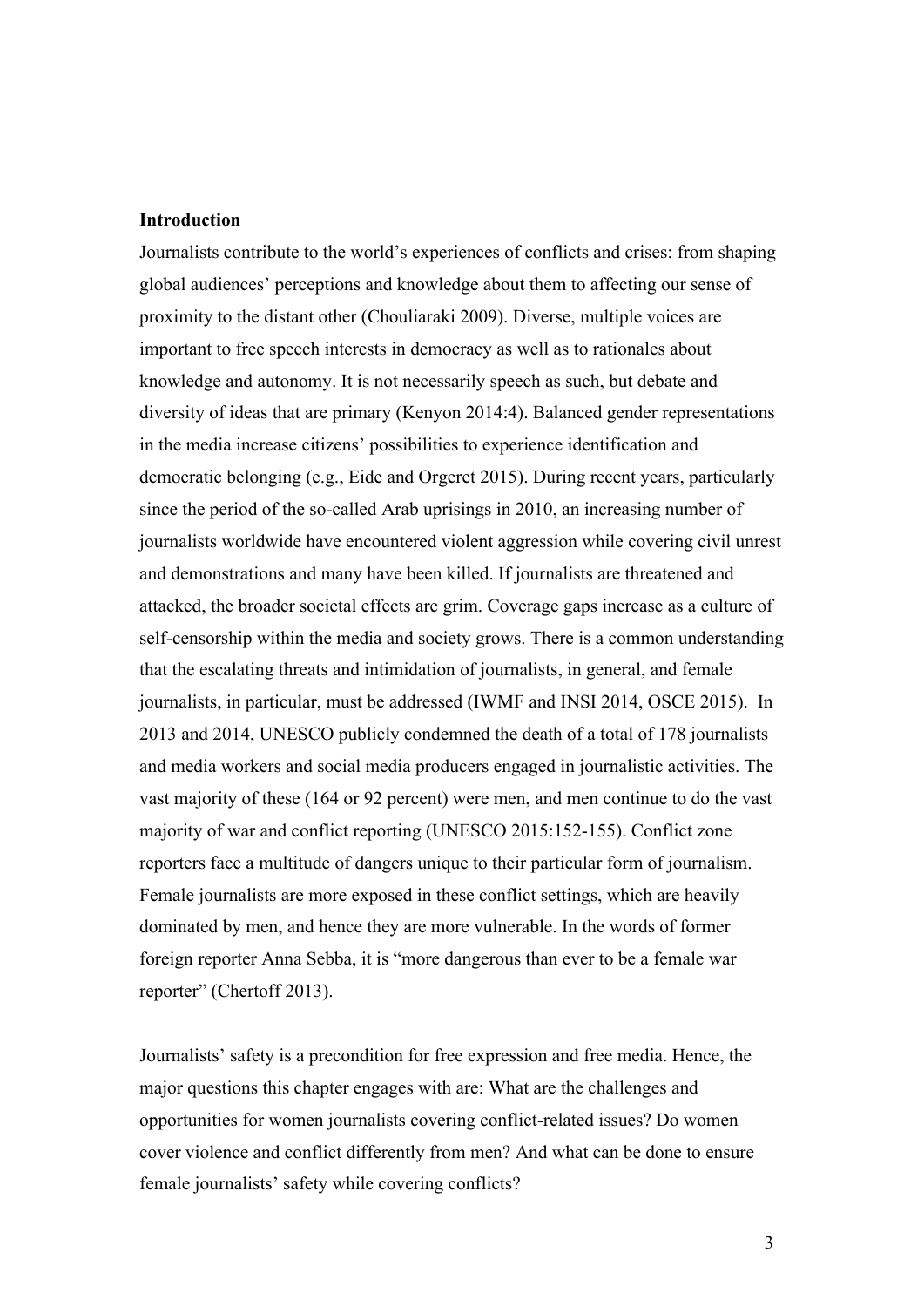The chapter draws on findings from interviews with a number of female reporters from Egypt, Nepal, Norway, Pakistan, South Africa, Tunisia and Uganda who cover wars and conflicts in their home countries and/or internationally. In terms of methods, this chapter presents quotes and excerpts from interviews and dialogue with a selection of reporters. The interviews and talks took place in 2014 and 2015, partly during a conference for female researchers and journalists covering conflict and war in Tunisia in December 2014.

#### **Safety for journalists covering conflict zones**

During recent years, the world has become a more dangerous place for journalists and media workers. Several of the journalists interviewed emphasized the fact that some challenges are equal whether you are a man or a woman, while some are different. A female senior war reporter put it like this:

> "If you are a woman, don't complain! There might be very little food and water, there are no ladies rooms in a war zone. If you get your period – bad luck. War is war. There is no special treatment of female reporters" (interview 2015).

The interviewees stressed that *all* conflict situations are different, and that it is important to be aware of this when preparing for an assignment. As an example, they gave one 'rule' that is just as important for men as for women: prepare before travelling to a new place or to a new security situation. Details about the location and current situation, as well as about contextual factors such as language, history, culture and customs, should be researched so that one can make better-informed decisions when on site. It was also emphasized that all reporters need good colleagues they can trust:

> "In a conflict you need good people around you. I believe there is a special place in hell for colleagues who don't help each other in wars, with cables for cameras and computers or other things. It's nice to be a good person of course, but it is also part of a security strategy, you never know when you may need help" (interview 2015).

> > 4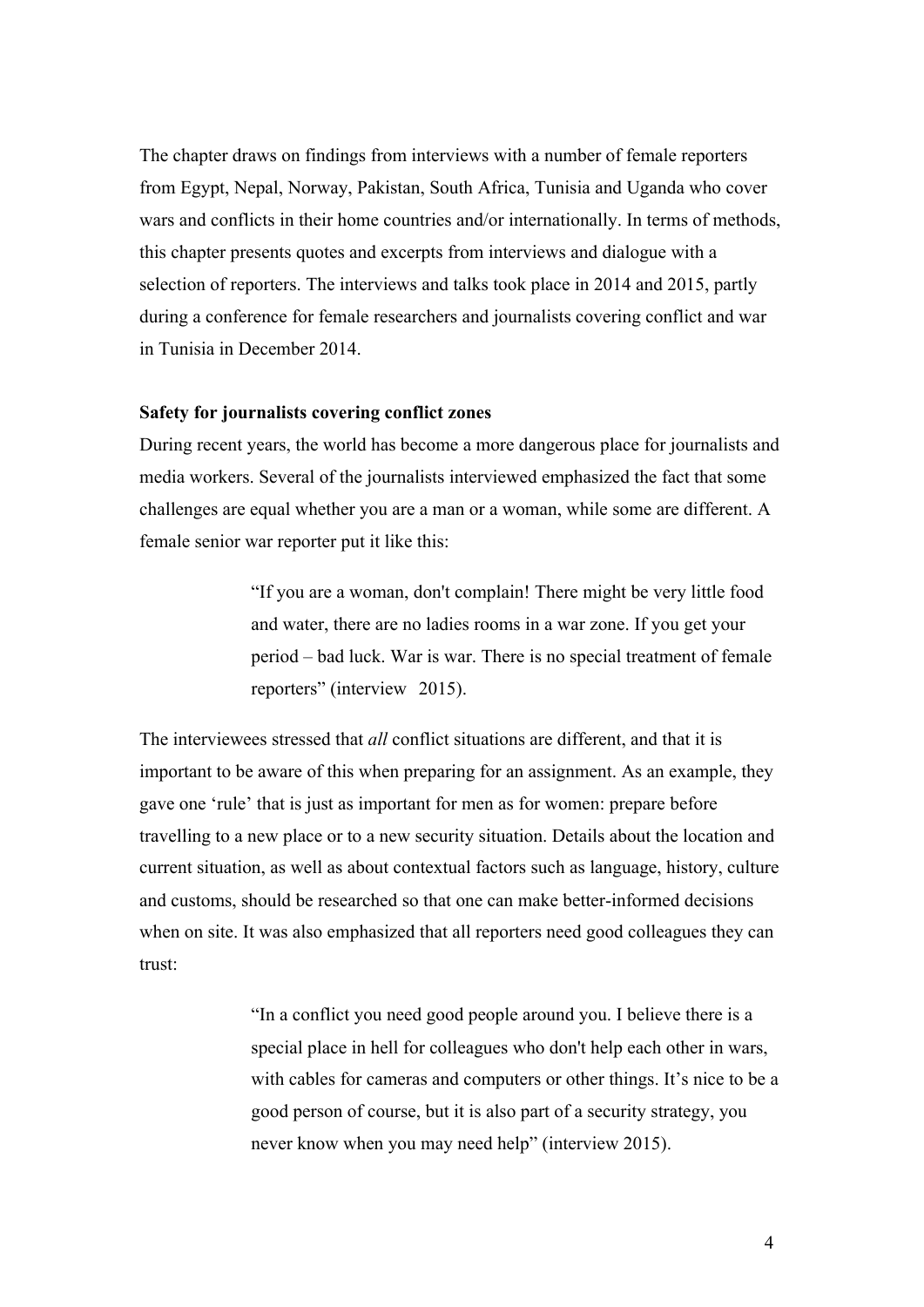The need for good equipment, and investing in good and loyal fixers and drivers, was also mentioned as a general rule when covering a conflict. A typical feature of many conflict situations is that the security situation changes abruptly and makes it difficult for reporters to anticipate where violence may break out. Preparing to cover conflicts includes considering whether or not reporting a story might compromise one's own safety. At times the only way to be safe is to decide not to do the story. It may be difficult for an eager and dedicated journalist to turn down the possibility of coverage, but sometimes this is the only solution. Several of the reporters described the trying situation when you have to turn a story down, but agreed that a decision not to go into a conflict area should be seen as a sign of maturity (interviews, 2014, 2015).

#### **Safety for female journalists covering wars and conflicts**

Female conflict reporters run the same risks as their male counterparts, plus other risks unique to women (Whitehorn 2014). The fact that a female journalist is more exposed in conflict settings was mentioned repeatedly. For this reason, having helpers one can trust, or travelling with another colleague (male if possible), is of particular importance for a female reporter. Furthermore, for women journalists, being aware of cultural norms and practices is perceived as crucial. A current challenge is how contacts and sources in the field may perceive one, both as a journalist and as a woman. Reporters who had covered conflicts in rather conservative cultures talked about the need to develop a particular situational awareness; some types of conversation may be considered inappropriate and eye contact may be considered flirting. The reporters described techniques such as carrying two business cards – one with real details, another with a mock email and the phone number to the desk – and unmarried women wore fake wedding rings. The interviewees explained the need to always pay attention to what you wear as a female reporter covering conflict situations; a reporter with experience from Afghanistan often used a burqa when moving around. One should avoid ponytails, earrings or anything that can be grabbed. Where to meet sources and the need to pay attention to your body language were also issues of concern. A Norwegian journalist described her experiences from being a woman reporter in Pakistan:

"I blame the Hollywood films! Around the world there are many men who

5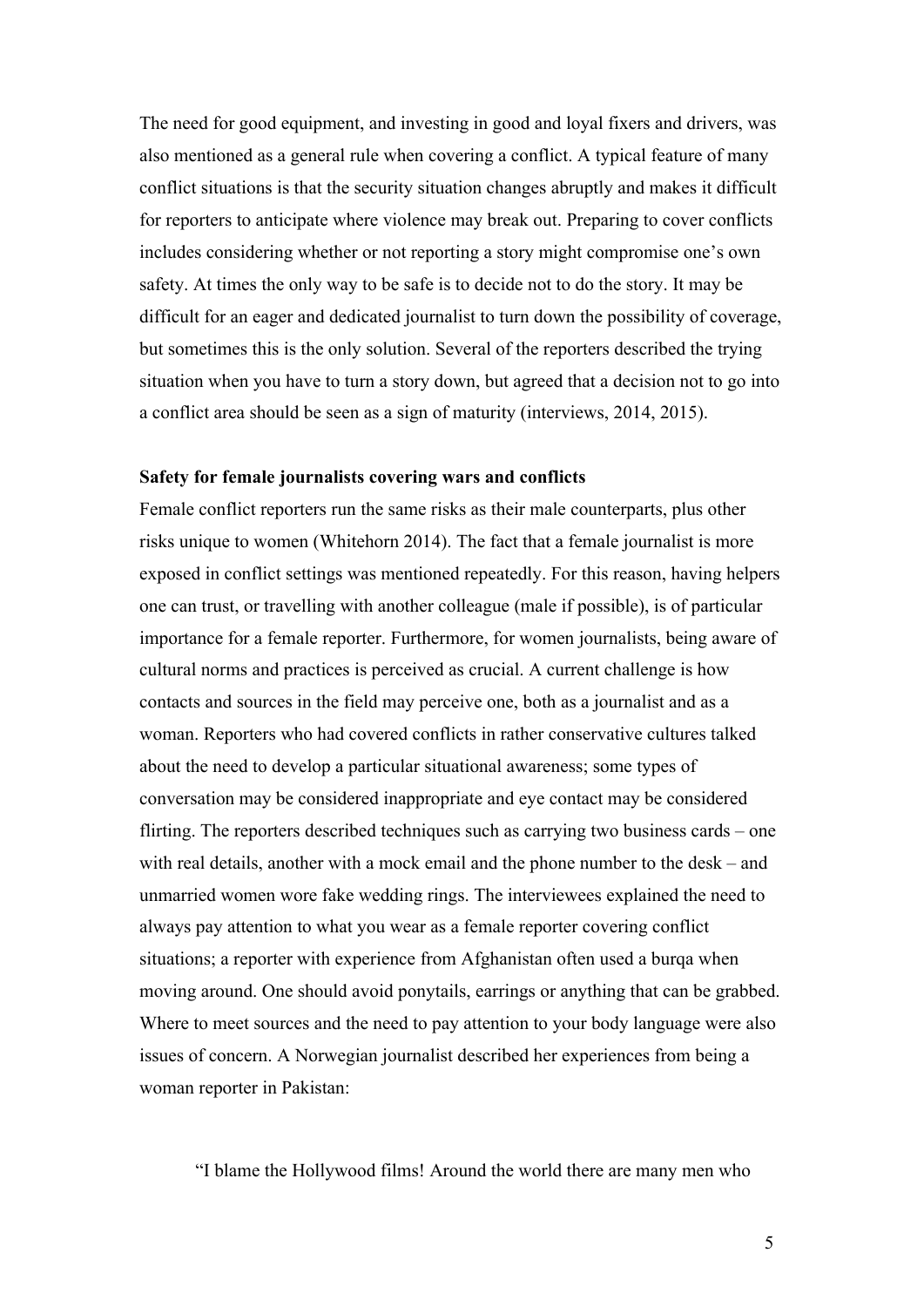believe that all Western women are willing. It is difficult to get in touch with male sources when you cannot give them your number. I changed my reporting style the hard way – nobody told me about it in advance: Lower your eyes, don't smile during interviews. Never ever give away your phone number" (interview 2014).

As numerous cases of rape and sexual violence against female reporters covering the Arab uprisings from late 2010 and onwards have shown, covering malicious crowd scenes is often an especially difficult task for female reporters (see also Wolfe 2011). Staying safe when working in crowds is a major challenge, and a female journalist may not even be safe in her own country. One example is how senior journalist Quatrina Hosain was brutally attacked when covering an election rally in Wah Cantt in Pakistan in May 2013. A mob of around 30 men surrounded Hosain and separated her from her camera team before violently assaulting her. Hosain was finally rescued by her colleagues and escaped in a car. It is believed that Quatrina Hosain was targeted for her independent views, as part of a growing intolerance of freedom of expression (Hussain 2014). Hosain herself explained how the horrible attack not only left traces on her body, but also on her mental well-being. For a long period of time she thought that she would never be able to return to journalism again (discussion, Tunis 2014). The journalists discussed how talking about such attacks often feels humiliating and emphasized the importance of strong role models, such as Hosain, daring to break the silence. Few cases of sexual assault against journalists have been reported, probably as a result of powerful cultural and professional stigmas. The fear of being considered 'a complaining girl' and less capable than one's male colleagues was a feeling several of the women reporters had experienced (discussions and interviews 2014, 2015).

Owing to the particular challenges war and conflict reporters face in the field, taking professional training courses was thought to be decisive. However, several of the journalists found that these security courses tended to be tailored exclusively to a male audience. During such courses, the women had experienced some 'testosterone men' who used 'very macho' approaches (interviews 2014). Since the 1990s, security training courses for journalists have been offered by private firms, staffed mainly by former military personnel (CPJ 2012). There seems to be a market for alternative

6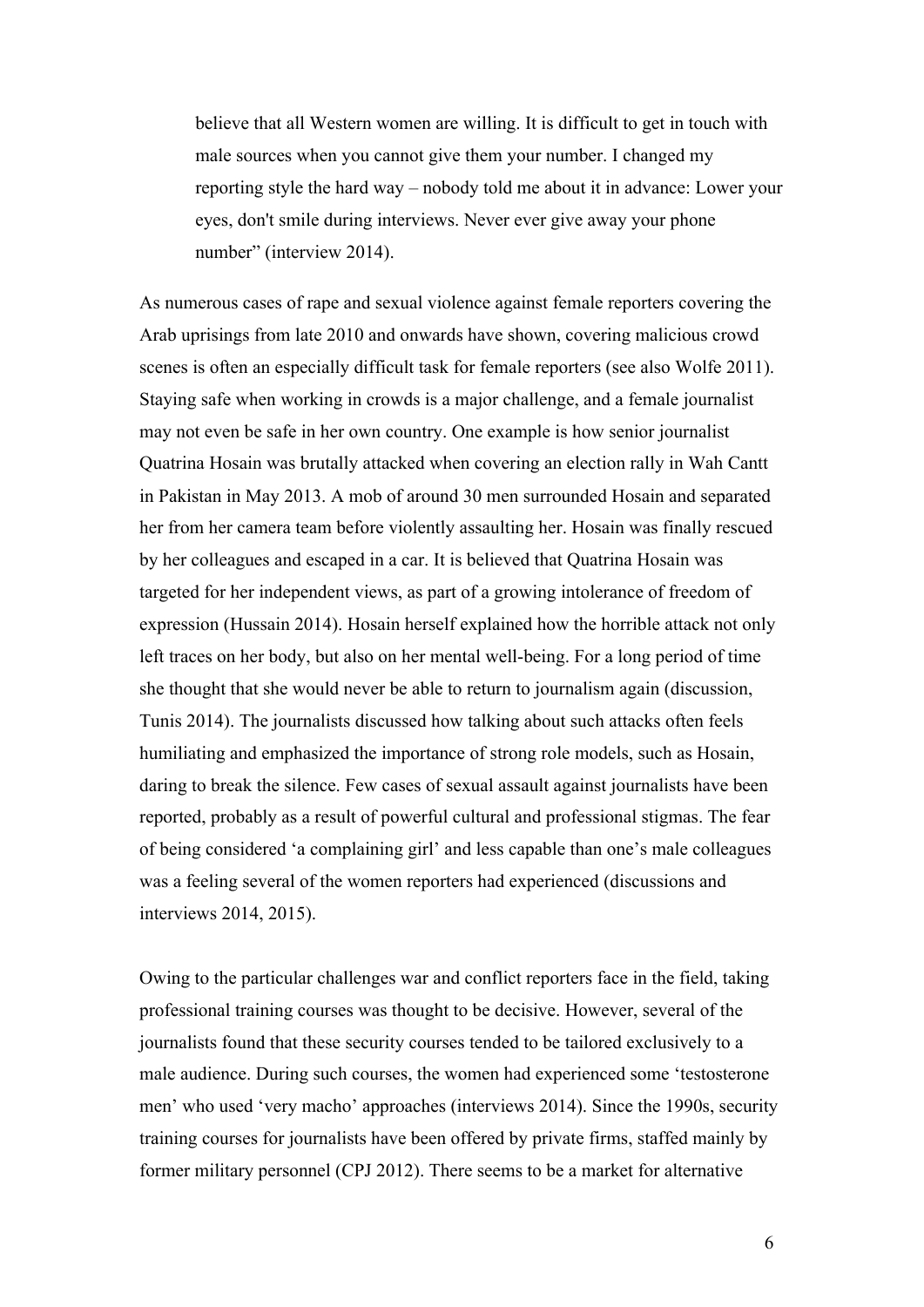training courses that also focus on women journalists and their particular challenges and needs in areas of conflict.

The role of the home institution was also discussed among the journalists. They felt that news organizations should explicitly acknowledge their responsibilities to support their field journalists and keep them informed about important practical details. There is a tendency for women journalists, as they get older, to quit reporting from conflict zones to instead focus on family life in their home country. As a result, many of the female reporters in the field are young and rather inexperienced, and need to be carefully followed up by their organizations. According to the reporters, how good the organizations were at such follow-ups varied.

### **Online gender-based harassment**

Women journalists face additional risks in the course of their work in the field, but also online. An IWMF and INSI report (2014) interviewed nearly 1000 female media workers from around the world and found that nearly two-thirds of respondents had experienced some form of intimidation, threats or abuse in relation to work, ranging in severity from name-calling to rape and death threats. An increasing tendency is digital threats and online abuse. More than 25 percent of harassment of women in news media happen in an online environment (IWMF and INSI 2014), and this is a growing international phenomenon (Henrichsen et al. 2014:43). Studies have also demonstrates that female journalists experience approximately three times as many abusive comments online as their male counterparts do. For some female journalists, online threats of rape and sexual violence have become part of everyday life; others experience severe sexual harassment and intimidation (OSCE 2015). The female journalists interviewed described increasing pressure from their leaders to be 'visible and active' on various social media platforms at all times. They saw this as a doubleedged sword; on the one hand, using social media was an effective method of reaching out directly to your audience and promoting your stories, but it was also problematic, as a great deal of harassment is perpetrated through these channels.

Covering the Gaza War for the Norwegian public service broadcaster NRK during the summer of 2014, reporter Sidsel Wold received a lot of cruel hate messages for being "too biased" and "Palestine friendly." A Facebook page entitled 'We demand Sidsel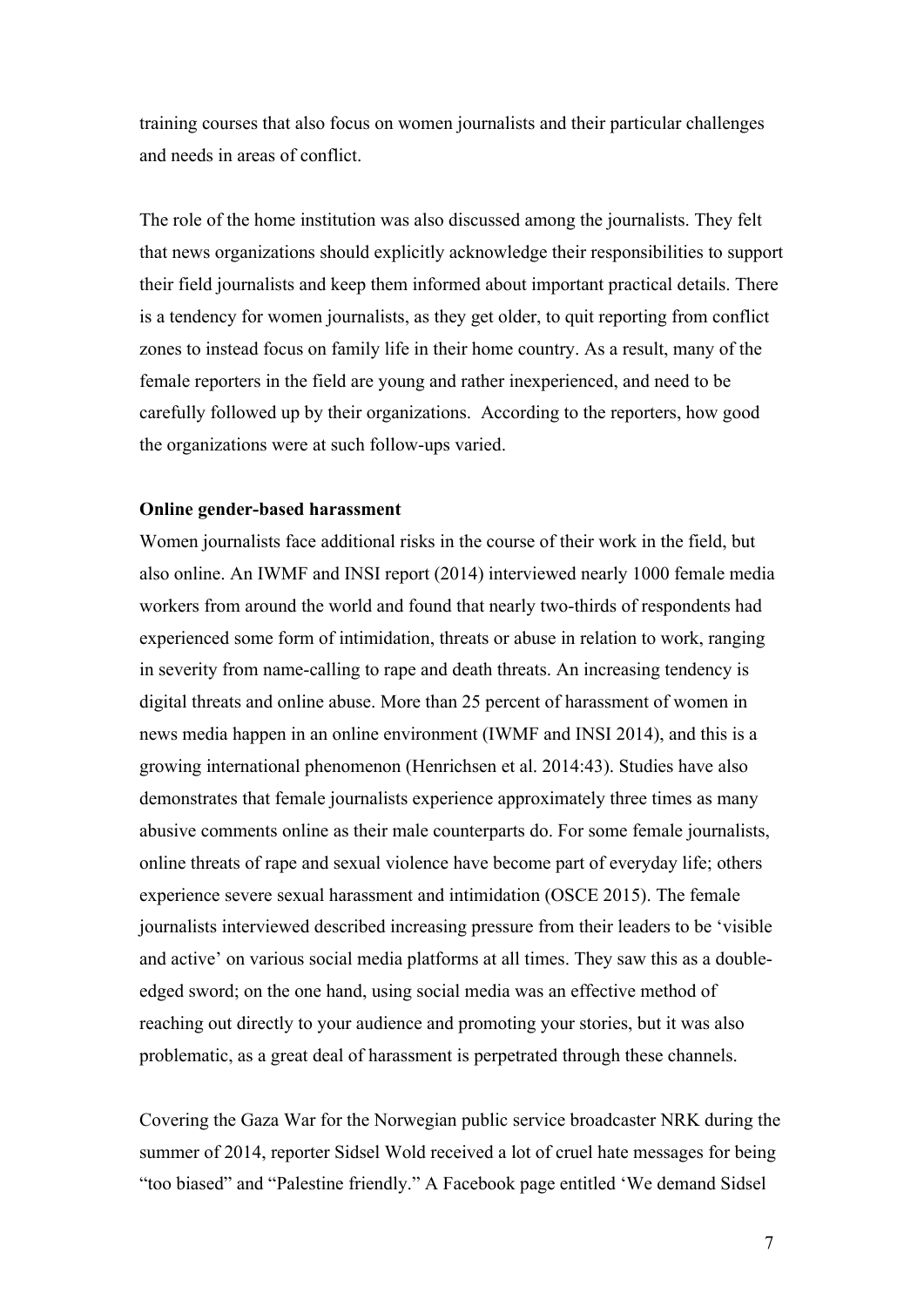Wold be removed!' spread numerous hateful comments.

"My male colleagues receive hate mails too, but I am more exposed. Almost all of the very hateful messages are written by men. Men who hate women. This [Israel-Palestine] conflict is very special. It's a mixture of politics and religion and that makes some people very very angry" (Wold 2015).

Wold's statement echoes the words of the OSCE representative on freedom of the media, who described how the female journalists who are targeted "mostly report on crime, politics and sensitive – and sometimes painful – issues, including taboos and dogmas in our societies." Wold's experience feeds into the findings of another Norwegian study, which shows that if one is a female television reporter or news anchor, one's chances of being harassed are twice that of a man's (Hagen 2015). The OSCE representative stressed how, 'these online attacks tend to degrade the journalist as a woman, rather than address the content of the articles' (OSCE 2015). Such online attacks and harassment are indeed highly problematical, owing to both the personal harm they inflict and their potential to prevent women from engaging in the news media and the public sphere. When back in Norway, Wold also decided to employ a strategy of openness concerning the harassment and hate she had met with. She exposed some of the hateful messages on social media and even called some of the people who had insulted her, asking them, 'why do you hate me so much?' (Wold 2014).

## **The advantages of a hybrid position**

Alongside being more vulnerable when covering wars and conflicts, the women reporters also described some important advantages of being female. The Western reporters covering societies with more traditional gender roles referred to how they were often seen as both man *and* woman.

"In the Middle East I am seen as something in between a man and a woman, and that is clearly a professional advantage. I can both speak to the men and I can enter the female areas where not men are allowed" (interview 2014).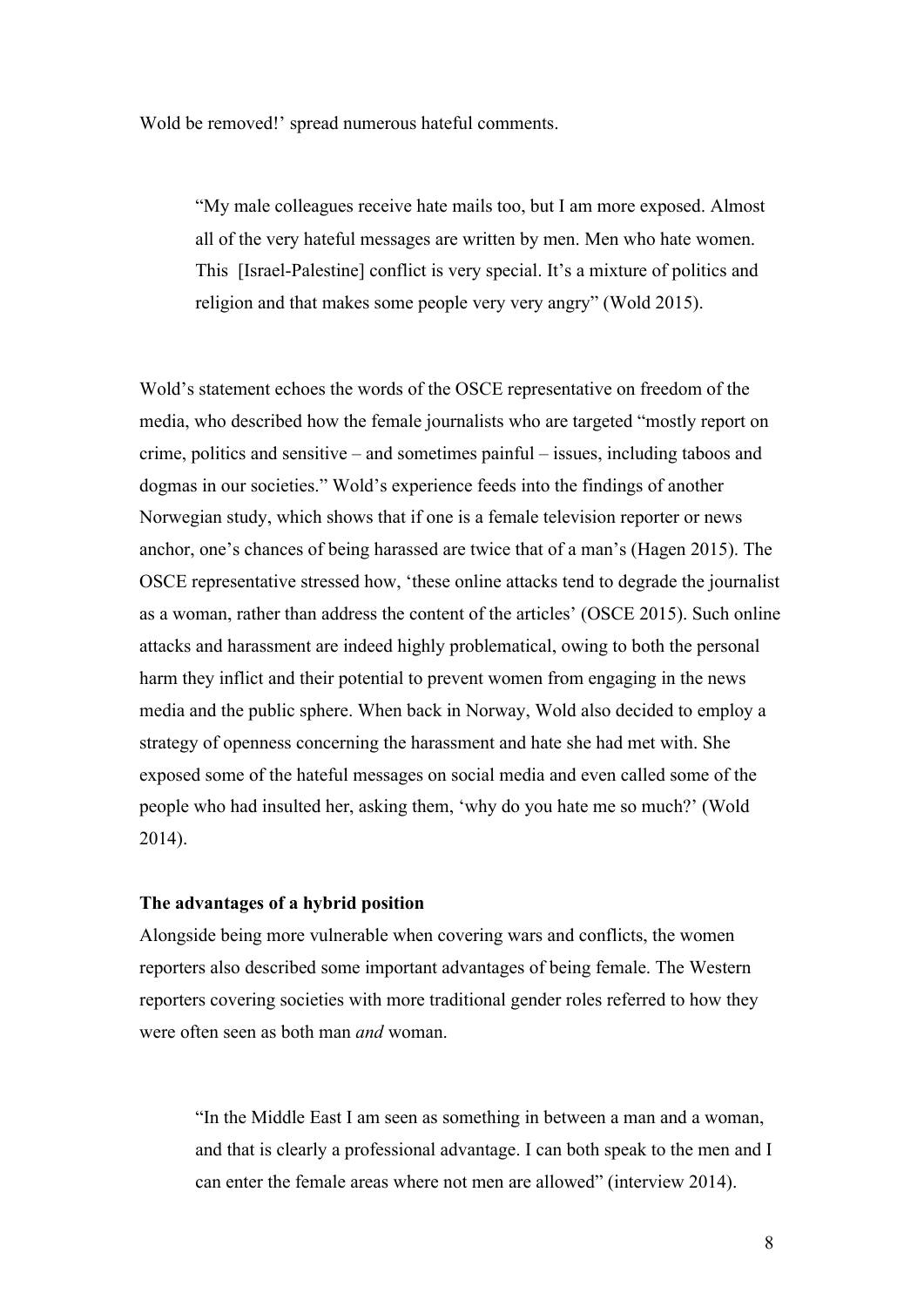Particularly when covering wars and conflicts, there is a need for local and ordinary voices to be heard. This is the point made by Shabbir Hussain, who argued that "though the media, when reporting on government officials, always refer to the 'ordinary people killed in the conflict,' they never discuss what happens to the local population when military jets bomb the area and fire missiles" (2014, 6). When common people in a conflict have no voice in the media, elitist and securitized versions have a monopoly on the mainstream media discourse, often at the expense of more peaceful perspectives (e.g., Galtung 2000, Hussain 2014a, Ross 2008). Several of the reporters interviewed emphasized that, in such situations, a hybrid position may be a professional advantage. One of the journalists described the benefit of being a woman journalist in Afghanistan where the genders live particularly segregated:

"I have access to the women in a totally different manner than my male colleagues do. This is an enormous possibility and an enormous responsibility as the general representation of Afghan women in Western media is shallow." (interview 2014).

The representation of women in war and conflict zones is key, especially because globally many of the traditional female roles are still considered 'private,' as opposed to the more public masculine sphere. Access to female sources is important to obtaining a fuller picture, and the reporters from different countries all agreed that talking to women results in a different way of reporting. The reporter from Uganda stated:

"Of course there is a difference between how I as a woman approach conflict and how a man would do it. When I am in the field with my male colleagues, the only things they can think of is when the next battle is going to take place, what military equipment is used, how the war is funded and so on. I'm not saying that as a female I am not looking at these prospects, but I think the most important is the human part. Those are the stories that touch people and with which they can relate. I am not going to count the dead, but I will talk to the woman who has been raped or hurt" (interview 2015).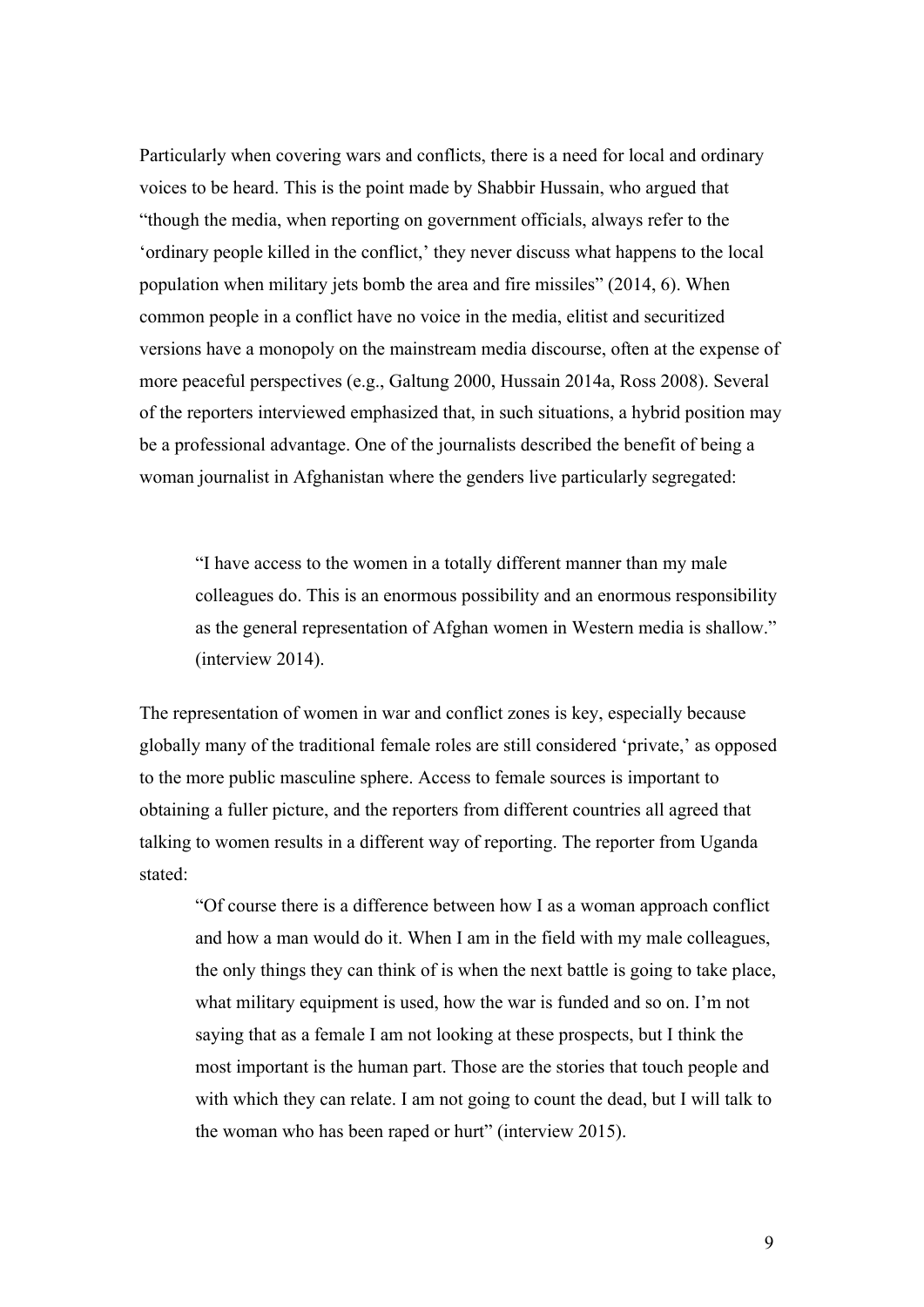The women reporters agreed that women often cover wars and conflicts in a different way than men do. This is not necessarily because of their biological sex, but rather because the geopolitics and contextual features provide them with a different role than men have in that particular setting. Some underlined that they have sensitive male colleagues and female colleagues who are 'adrenaline junkies.' Some argued that they never saw themselves as a 'woman journalist,' but also thought that there were stories they produced that they could not have done without being a woman. What is considered important is that women journalists venture into the field and cover wars and conflicts with access to a broader spectrum of voices and perspectives. This echoes the quote of Katharine Whitehorn:

"We must be grateful for getting a view on troubled times that is not dictated only by men and the military" (Whitehorn 2014).

#### **Conclusion**

The right of journalists to work under safe conditions, without fear of being harassed, attacked, raped or killed, is a topic of fundamental importance to freedom of the press and freedom of expression. To ensure that conflict is covered journalistically from as many angles and perspectives as possible, one criterion is that the assemblage of journalists present be as heterogeneous as possible. Efforts should be made by news organizations to include female journalists in such assignments, and to treat them just as they treat male journalists. At the same time, there is a need to acknowledge the particular safety challenges female reporters face in conflict zones, some of which have been discussed here, as well as to recognize that female conflict reporters may need to prepare and act differently and get a different kind of support when covering wars and conflicts. In other words, to borrow from Gayatri Spivak (1988), there would seem to be a need for some sort of 'strategic essentialism.'

This strategic approach includes the realization that – although great differences may exist between members of the broad group of 'women journalists' and although the profession should be much more defining than the gender – it may sometimes be advantageous for female reporters to temporarily "essentialize" themselves and to bring forward their group identity in a simplified way, the goal being to achieve more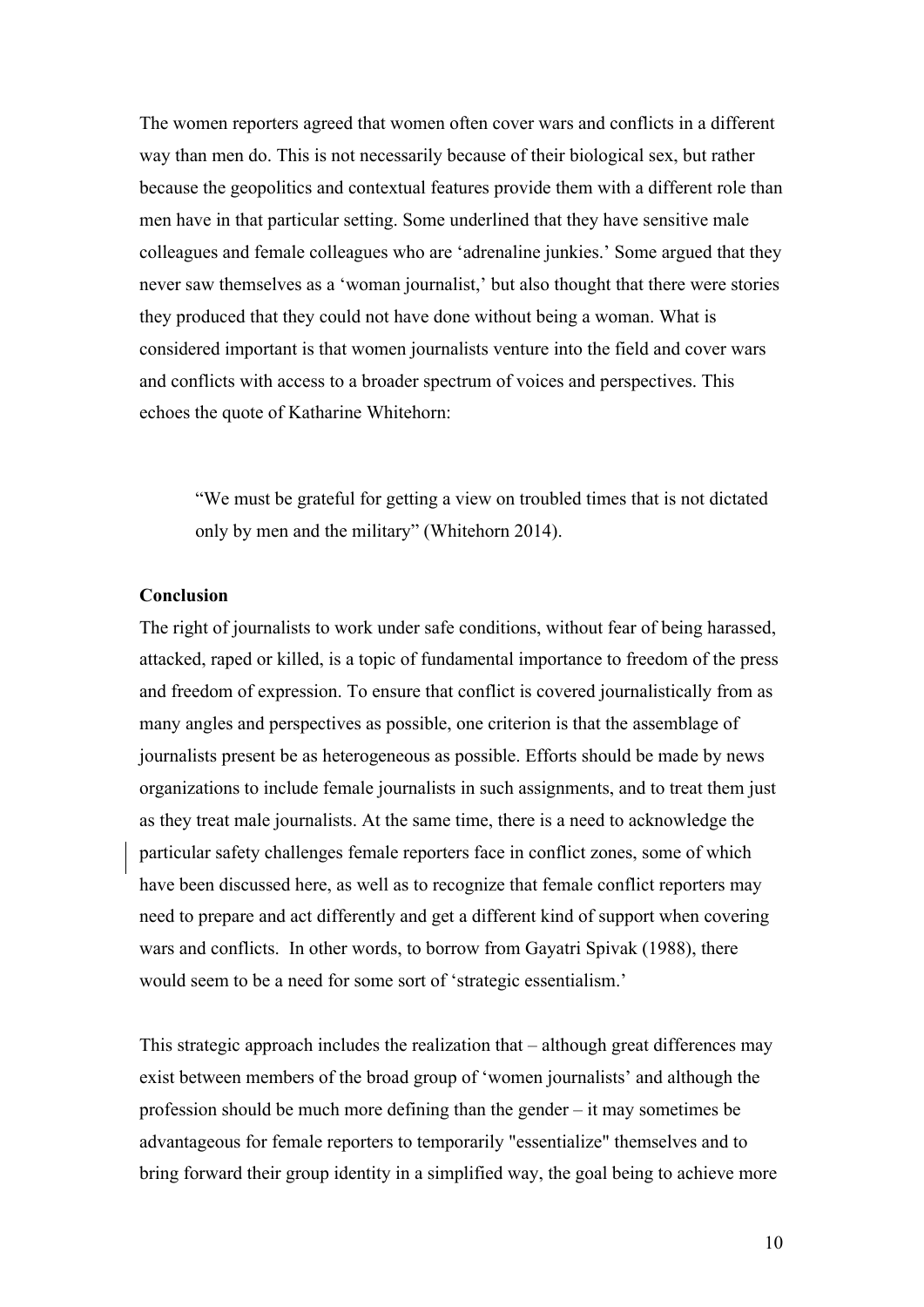awareness of, and support for dealing with, the challenges they face. It is imperative that journalism education and training programs include gender perspectives in their safety and security training for journalists covering wars and conflicts.

Furthermore, additional research is needed on the particular needs and challenges of women covering war and conflict zones, including research on new areas such as gender-based cyber violence. It is important that we continue this discussion and do so with an increasingly nuanced understanding of what gender perspectives in the safety of journalists actually involve.

## **References:**

**Chertoff, E.** (2013) It's More Dangerous than Ever to be a Female War Reporter'. *The Atlantic.* 21February.

**Chouliaraki L. (**2009) Witnessing war: Economies of regulation in reporting war and conflict. *The Communication Review.* 12 (3): 215-226.

**CPJ** (2012) Journalist security guide. Covering the News in a dangerous and changing world. Retrieved from: cpj.org/security/guide.pdf

**CPJ** (2011) The silencing crime: Sexual violence and journalists. Report retrieved from: cpj.org/reports/2011/06/silencing-crime-sexual-violence-journalists.php

**Eide E and Orgeret, K** (2015) 'To skritt ram og ett tilbake. Kjønnsrenessanse i journalistikken', in E. Eide and K.S.Orgeret (eds) *Etter beste kjønn*. Oslo: Universitetsforlaget.

**Eide, E.** (2015) 'Et essay om reisende kvinner', in E. Eide and K.S.Orgeret (eds) *Etter beste kjønn*. Oslo: Universitetsforlaget.

**Hagen, A. L.** (2015) ´På kontoen for kjønn´, in E. Eide and K.S.Orgeret (eds) *Etter beste kjønn*. Oslo: Universitetsforlaget.

**Henrichsen, J.R, Betz M., Lisosky J.M.** (2015) *Building digital safety for journalism.* A report prepared for UNESCOs Division for Freedom of Expression and Media Development.

**Hussain, S.** (2014a) 'Reporting on terror. Why are the voices of peace unheard?' in *Conflict and Communication Online.* Vol. 13. No.2.

Hussain, Z. (2014b) Tyrannical Tactics. *The Dawn*. December 17<sup>th</sup>.

**IWMF & INSI** (2014) Violence and harassment against women in the news media: a global picture. www.iwmf.org/our -research/journalist-safety. Accessed 5 June 2015.